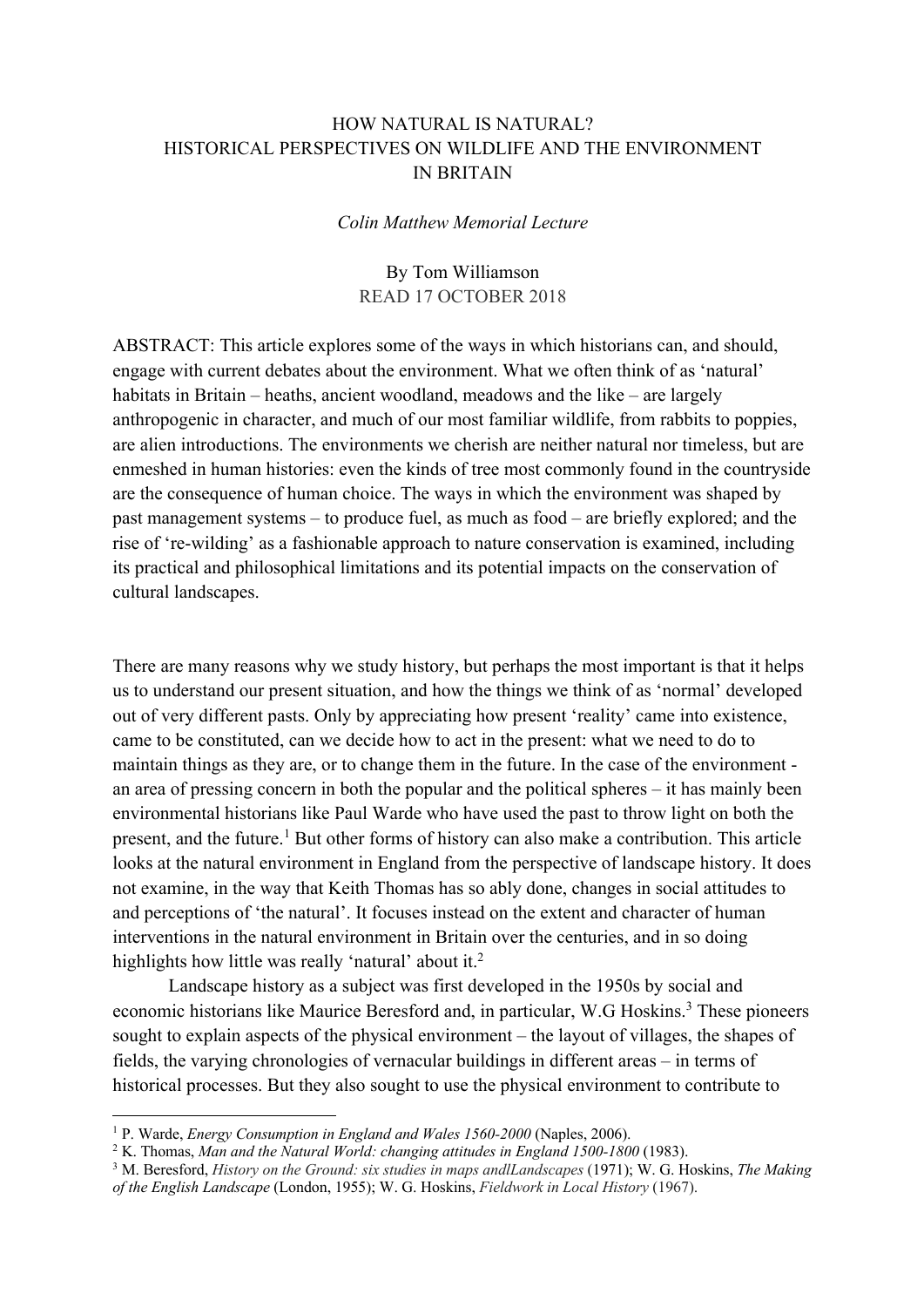wider debates in history, especially social and economic history. Such things as field patterns and settlement morphologies could be regarded as a kind of continuous above-ground archaeology. In Hoskins' words, the landscape was itself 'the richest historical record we possess'.4 The subject developed through the later twentieth century in new ways. Firstly, real field archaeologists began to be involved, people like the great Christopher Taylor. The earthworks of abandoned sections of villages were now interpreted alongside their surviving, upstanding portions; aerial photography and other non-invasive forms of archaeological investigation were embraced wholesale.<sup>5</sup> Beresford and Hoskins had indeed used these approaches, but there was a new emphasis and rigour, and a new – longer – timescale, with many now suggesting that the 'making of the English landscape' had begun well before the Roman Conquest, rather than in Saxon times, as Hoskins had mainly believed. In addition, the late 1970s and 80s saw the increasing involvement of historical ecologists in the subject, most notably the late Oliver Rackham.6 Again, an interest in ecology was not entirely new. Max Hooper's work on how hedges could supposedly be dated by counting the number of species they contain (since comprehensively refuted) had been used by Hoskins.7 But landscape history now expanded to embrace the study of a whole range of 'semi-natural habitats' – woods, heaths, moors, meadows and the like.

Within such areas, particular forms of management, practised over long periods of time, created particular suites of species. Meadows, for example, were areas of low-lying grassland managed to produce a hay crop – vital as winter feed for livestock – and were accordingly closed to sheep and cattle during the spring and early summer. As a result, plants intolerant of grazing and trampling could flourish, flower and set seed without disturbance, many of them tall, bulky species like meadowsweet, globeflower or oxeye daisy. Over the centuries, a particular kind of management thus created a distinctive, rather beautiful, biologically diverse – but essentially unnatural environment.<sup>8</sup>

Heathland is another example. Heaths are largely treeless environments associated with poor, acid soils overlying porous sands and gravels. Their vegetation features a distinctive range of dwarf shrubs, principally heather or ling, gorse or furze, and broom, together with characteristic grasses such as sheep's fescue and common bent.9 Such environments sustain particular kinds of fauna – reptiles like the adder, birds like the Dartford warbler. Like meadows, heaths are essentially artificial environments. Most if not all examples developed from woodland, often in remote antiquity but sometimes as late as the sixteenth century.<sup>10</sup> As trees died of old age, were barked by livestock or were cut down for timber and wood, regeneration

 <sup>4</sup> Hoskins, *Making of the English Landscape*, 14.

<sup>5</sup> C. Taylor, *Fieldwork in Medieval Archaeology* (1974); *Village and Farmstead: a history of rural settlement in England* (1983).

<sup>6</sup> O. Rackham, *Trees and Woodland in the British Landscape* (1976); *Ancient Woodland* (1980); *The History of the Countryside* (1986).

<sup>7</sup> E. Pollard, M. D. Hooper and N. Moore, *Hedges* (1974).

<sup>8</sup> G. Peterken, *Meadows* (2013).

<sup>9</sup> N. Webb, *Heathlands* (1986); N. Webb, 'The traditional management of European heathlands', *Journal of Applied Ecology*, 35 (1998), 987–90.

<sup>&</sup>lt;sup>10</sup> J. A. Groves, M.P. Waller, M. J. Grant and J. E. Schofield, 'Long term development of a cultural landscape: the origins and dynamics of lowland heathland in southern England', *Vegetation History and Archaeobotany*, 21 (2012), 453–470; G. Barnes, P. Dallas, H. Thompson, N. Whyte and T. Williamson, 'Heathland and wood pasture in Norfolk: ecology and landscape history', *British Wildlife* 18 (2007), 395–403.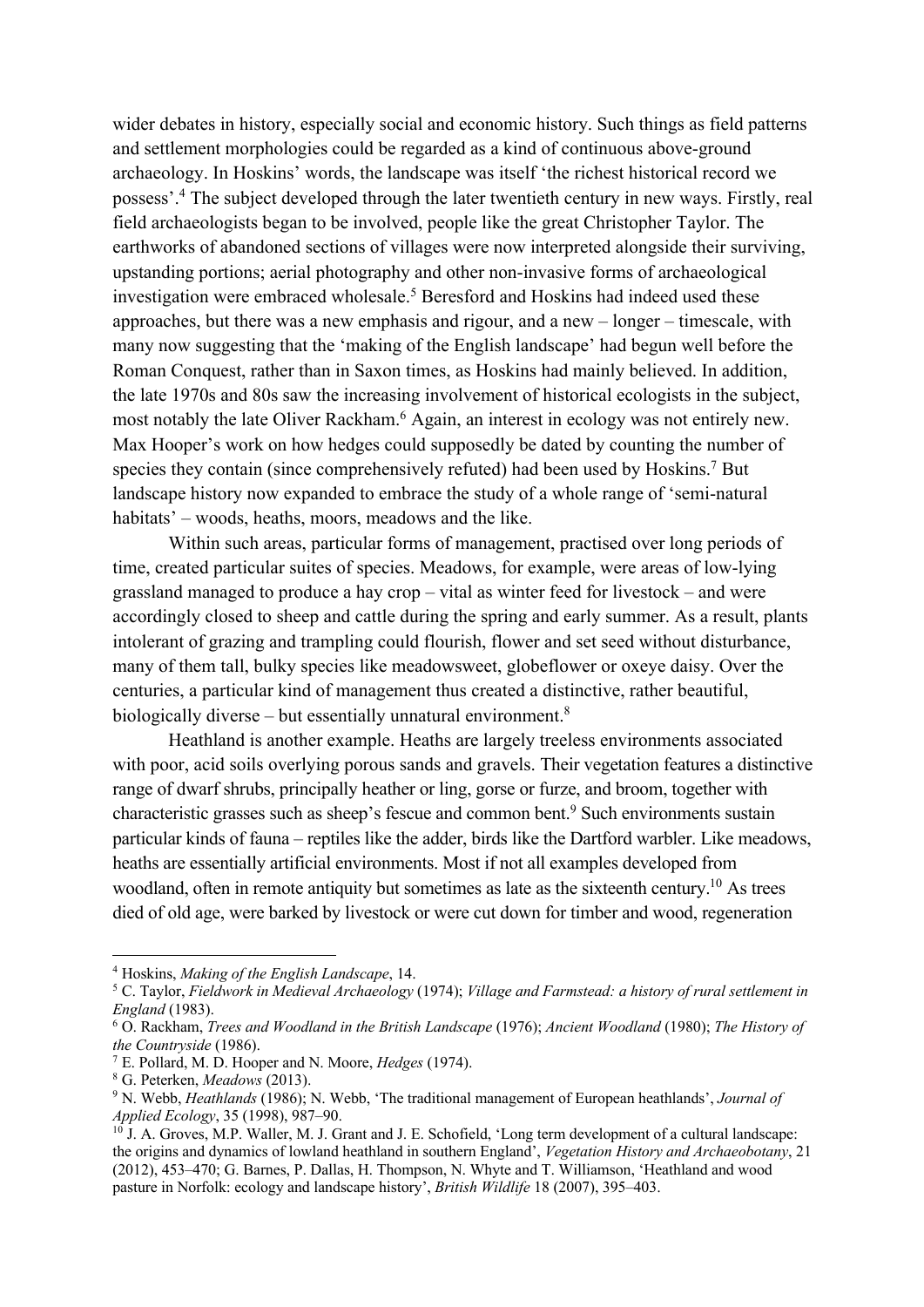was prevented by grazing and by further exploitation for fuel, with gorse, broom, heather now being harvested for domestic and industrial firing. Indeed, the importance of heaths as a fuel source in the pre-industrial period is often under-estimated by historians. In the early seventeenth century Thomas Blenerhasset memorably described how Horsford Heath in Norfolk was 'to Norwich and the Countrye heare as Newcastle coales are to London' 11. Conversely, most heaths which escaped enclosure and 'improvement' in the eighteenth and nineteenth centuries, or the attentions of the Forestry Commission in the twentieth, have become colonised by secondary woodland during the last century or so, as the intensity of management has declined.

Mousehold Heath, also near Norwich, is a good example of all this. In the eighteenth century this was a huge tract of open heather, an iconic landscape painted by John Sell Cotman and other members of the Norwich School of painters. But its name incorporates the Old English term *holt*, 'a wood', and as late as the thirteenth century it was largely tree-covered. Local people exercised rights to graze livestock and gather fuel, and by the sixteenth century the whole  $6,000$  acres was largely treeless.<sup>12</sup> Those parts of the heath lying close to Norwich survived enclosure and reclamation in the nineteenth century but, as management declined, they were rapidly colonised by birch, oak and sycamore. When conservation bodies attempt to clear some of this woodland, to restore areas of heath, they often face stiff opposition from local people exercised by this attack on 'nature'.

Ancient woodland is another important 'semi-natural habitat'. By the thirteenth century 'coppice with standards' woodland was common in Britain. In such woods, most of the trees and shrubs were cut down to a point at or near ground level on a rotation, usually of between eight and fifteen years, to produce a regular crop of 'poles' useful for fencing, tools, fuel and a host of domestic uses.<sup>13</sup> Relatively small numbers of trees were allowed to grow as 'standards', for timber, and these were usually felled before they were 60 or 70 years of age.<sup>14</sup> Because the regenerating coppice would be damaged by grazing, livestock was generally excluded by banks and fences for all or most of the time (unlike most heaths, medieval woods were enclosed land, part of the manorial demesne). The exclusion of stock, coupled with the recurrent cycles of light and shade resulting from coppicing, encouraged the development of a distinctive ground flora, characterised by wood anemone and other socalled 'ancient woodland indicators'.15 Conversely, as intensive management has declined in the course of the last century, and as browsing by wild deer has increased, this distinctive flora has, in many cases, suffered a marked decline.16

Ancient woods are often thought of as the most natural of our habitats, fragments of the original forests which once covered the country – islands of preservation. But they are, perhaps, better considered as factories for the production of wood and timber which have, for

<sup>&</sup>lt;sup>11</sup> T. Barrett Lennard, 'Two hundred years of estate management at Horsford during the  $17<sup>th</sup>$  and  $18<sup>th</sup>$  centuries', *Norfolk Archaeology* 20 (1921), 57–139.

<sup>12</sup> Rackham, *History of the Countryside*, 299–303.

<sup>13</sup> Rackham, *Ancient Woodland*; G. Barnes and T. Williamson, *Re-thinking Ancient Woodland* (Hatfield, 2015).

<sup>14</sup> T. Williamson, G. Barnes and T. Pillatt, *Trees in England: management and disease since 1600* (Hatfield, 2017), 81–2.

<sup>15</sup> Barnes *et al., Rethinking Ancient Woodland*, 6–11, 122–30.

<sup>&</sup>lt;sup>16</sup> P. Doman, R. Fuller, R. Gill, D. Hooton and R. Tabor, 'Escalating ecological impact of deer in lowland woodland', *British Wildlife* 21 (2010), 242–54.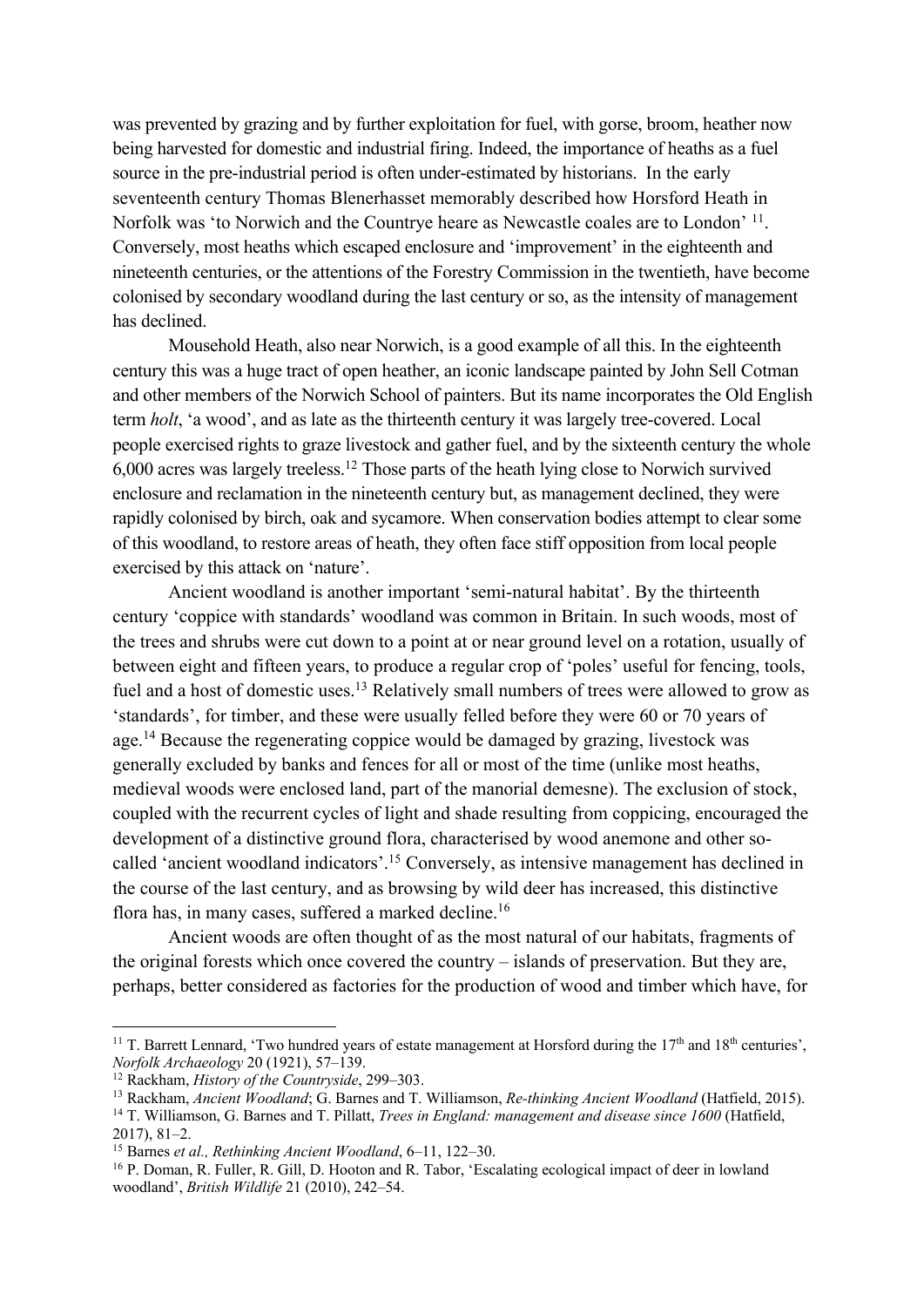the most part, become derelict. Their flora and fauna have been shaped in critical ways by this history. Survey after survey from medieval and post-medieval times shows that woods were overwhelmingly dominated by standards of oak. In contrast, the primeval woods of lowland England, before the advent of farming, had been dominated by small-leafed lime (*Tilia cordata*), now rather a rare species.17 Oak was widely planted or encouraged in managed woods because it provided the best structural timber. The coppiced understorey was, and is, variously constituted but likewise does not simply represent a managed version of the 'natural' vegetation. Numerous documentary references show that coppices were often weeded of unwanted shrub species or even extensively re-planted with useful ones like ash, hazel or hornbeam. A lease for South Haw wood in Wood Dalling in Norfolk, drawn up in 1612, bound the lessee to plant sallows in cleared spaces following felling; the tithe files of 1836 describe how there were 35 acres of coppice wood in Buckenham in the same county, 'part of which has been newly planted with hazel'; while Lowe, writing about Nottinghamshire woods in 1794, described how 'vacancies are usually filled up with ash', and reported how, on one estate, the hazel and thorns were regularly stubbed up after the coppice was cut and 'and young ashes planted in their stead. By which mode … these woods have been very considerably improved'.<sup>18</sup> Vancouver in 1810 noted how, in Hampshire, some of the best ash shoots were retained when the coppice was felled, and plashed 'in the vacant spaces' to form new plants; a similar practice is recorded in Surrey woods in 1809.19 Boys in 1805 suggested that many of the coppices in Kent were regularly supplemented with new plants simply because 'wood, like everything else, decays and produces fewer poles every fall, unless they are replenished'.<sup>20</sup> One Herefordshire landowner described in 1852 how 'the wood after successive fallages deteriorate as numbers of the old stools die and unless there is a considerable amount laid out in filling up the vacant places with young wood, ditching, etc a quantity of useless stuff such as birch, orl (alder?) and brambles grow up and consequently reduces the value of the wood'.<sup>21</sup> Some important coppice species seem to have been relatively rare in woods before the high Middle Ages, most notably hornbeam.<sup>22</sup>

Indeed, so unnatural are woods – and all the other 'semi-natural habitats' found in Britain – that natural scientists, archaeologists and others now argue about what form, precisely, the landscape took before the adoption of farming from the fourth millennia BC. Until recently it was assumed that most of north-west Europe was originally covered with dense forest but this idea has been challenged by Frans Vera and others, who suggest that grazing by wild cattle, deer and other herbivores maintained a much more open landscape of grazed woodland, perhaps resembling savannah in places.<sup>23</sup> The arguments marshalled in support of, and in opposition to, this view need not concern us here. Suffice it to say that

 <sup>17</sup> O. Rackham, *Woodlands* (2011), 82–90; Williamson *et al*, *Trees in England*, 122.

<sup>&</sup>lt;sup>18</sup> Norfolk Record Office BUL 2/3, 604X7; IR 29/5816; estate survey, 1752, Boughton House archives, no catalogue number. R. Lowe, *General View of the Agriculture of the County of Nottingham* (London, 1794), 34, 114.

<sup>&</sup>lt;sup>19</sup> C. Vancouver, *General View of the Agriculture of Hampshire* (London, 1810), 297; W. Stevenson, *General View of the Agriculture of the County of Surrey* (London, 1809), 127.

<sup>&</sup>lt;sup>20</sup> J. Boys, *General View of the Agriculture of the County of Kent* (London, 1805), 144.

<sup>&</sup>lt;sup>21</sup> Herefordshire Archives and Records, A63/111/56/12.

<sup>22</sup> Williamson *et al*., *Trees in England*, 128–30.

<sup>23</sup> F. Vera, *Grazing Ecology and Forest History* (Wallingford, 2002).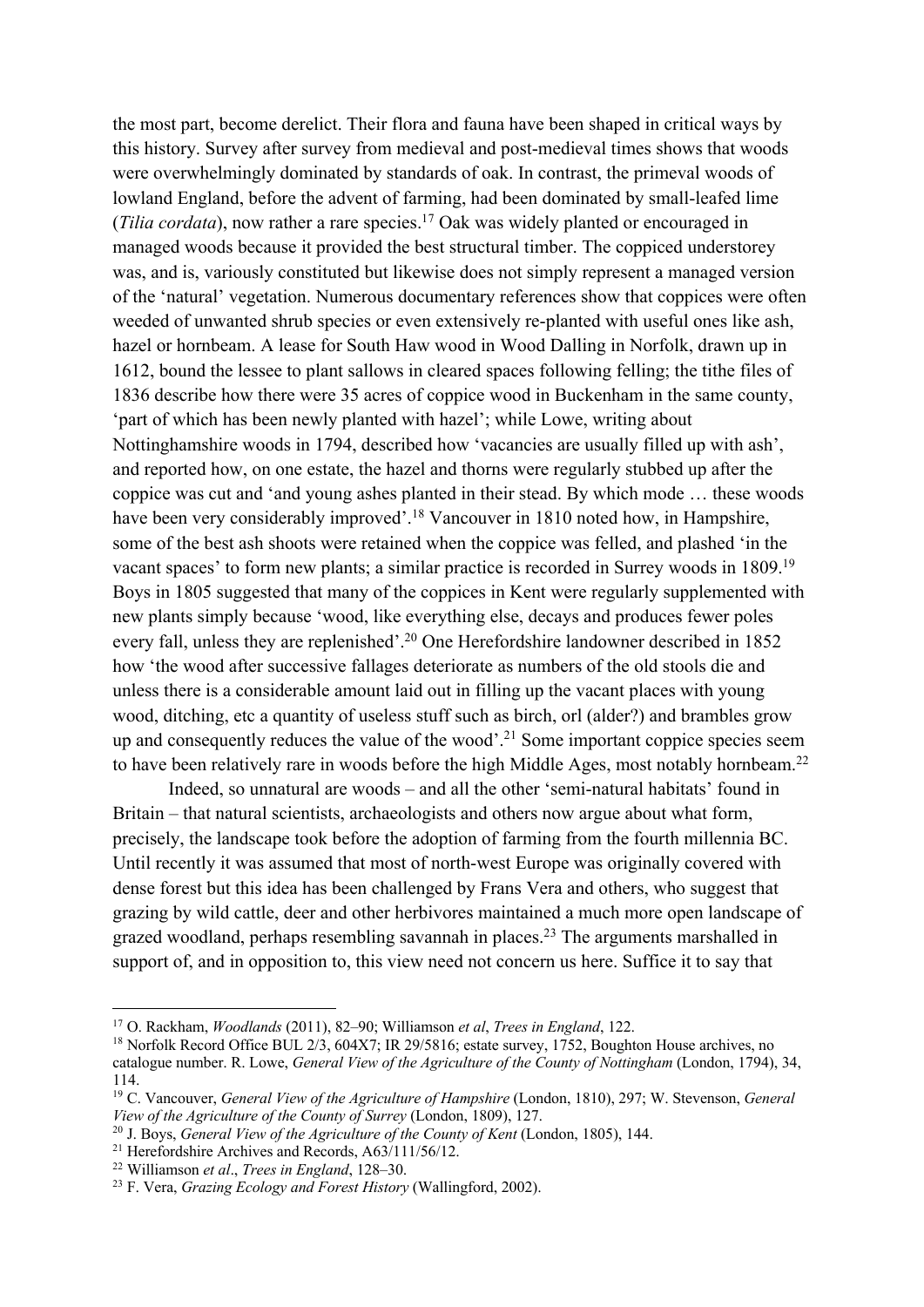much of the evidence presented by Vera has been contested, or subject to different interpretations; while there are doubts about whether herbivore numbers would indeed have been enough to prevent substantial woodland regeneration, given the presence of significant hunter-gatherer populations.<sup>24</sup> What is important is that the debate itself demonstrates how far we are removed from any truly 'natural' environment, unaffected by human agency.

This is true in other important ways. A surprising number of familiar plants and animals are introductions, made since late prehistory. We agonise about recent ones, invasive species like Japanese knot-weed, Himalayan balsam, Muntjac, Chinese water deer, grey squirrel, sika deer, or mink. Others, longer-established, are not unreasonably accepted as part of our native flora and fauna.25 An extraordinary range of familiar species are non-native: sycamore, sweet chestnut, the poppy (and most weeds of cereal crops), the snowdrop: even the lovely snakes-head fritillary may be an early garden escapee.<sup>26</sup> The house mouse arrived in later prehistory, the black rat in Roman times and the brown rat in the 1720s (in 1777 Gilbert White considered a black rat killed at Shalden in Hampshire something of a rarity: 'the Norway rats destroy all the indigenous ones').<sup>27</sup>A number of alien animals were intentional introductions, including carp, fallow deer and the rabbit, made by the feudal elite in the Middle Ages as quarry, or as a food reserved for the privileged.<sup>28</sup> The rabbit was initially so domesticated that it was kept in specially constructed mounds, complete with ready-made burrows. Rabbits had an important social significance now largely forgotten. Manorial lords holding a grant of free warren could, by law, establish warrens on common land regardless of the opposition of their tenants. Rabbits depleted the herbage rapidly, and soon spread more widely, damaging the crops growing in the neighbouring fields.<sup>29</sup> Not surprisingly, warrens were regarded with particular hostility by peasant communities, and were frequently targeted by rebels and rioters. During the Peasants' Revolt of 1381 the rebels in St Albans placed one of the Abbot's rabbits, liberated from one of his many warrens, in the town pillory.30 So important were warrens as symbols of status that they were, before the eighteenth century, sometimes incorporated (like fish ponds and dovecotes) into the gardens and designed landscapes laid out around the homes of the wealthy.<sup>31</sup> Only gradually did the rabbit spread into the wider countryside, in the course of the eighteenth and nineteenth centuries; and over the same period the importance of commercial warrens declined. The

<sup>&</sup>lt;sup>24</sup> See, in particular, K. H. Hodder, P. C. Buckland, K. J. Kirby and J. M. Bullock, 'Can the pre-Neolithic provide suitable models for rewilding the landscape in Britain?', *British Wildlife,* 20, 5, 4–14; and the essays in I. Rotherham, *Trees, Forested Landscape and Grazing Animals* (2013).

<sup>25</sup> *Invasive and Introduced Plants and Animals: human perceptions, attitudes and approaches to management*, ed. I.D. Rotherham and R.A. Lambert (2011).

<sup>&</sup>lt;sup>26</sup> R. Mabey, *Flora Britannica* (1998), 138-40; P. Oswald, 'The fritillary in Britain: a historical perspective' *British Wildlife* 3 (1992), 200-10.; D. A. Webb, 'What are the criteria for presuming native status?', *Watsonia*  15 (1985), 231–6; S. Thomas and T. Dines, 'Non-native invasive plants in Britain: a real, not imagined,

<sup>&</sup>lt;sup>27</sup> D. Yalden, *The History of British Mammals* (1999); D. J. Rackham, 'The introduction of the black rat into Britain', *Antiquity* 53 (1979), 112–20; W. Johnson (ed.) *Gilbert White's Journal* (1931), 46.

<sup>28</sup> C. Currie, ''The early history of carp and its economic significance in England', *Agricultural History Review*  39 (1991), 97–107; R. Liddiard, *The Medieval Deer Park: new perspectives* (Macclesfield, 2007); J. Sheail, *Rabbits and their History* (1971).

<sup>&</sup>lt;sup>29</sup> T. Williamson, *Rabbits, Warrens and Archaeology* (Stroud, 2007).<br><sup>30</sup> C. Omans, *The Great Revolt of 1381* (Oxford, 1906), 462–3.

<sup>&</sup>lt;sup>31</sup> C. Currie, 'Fish ponds as garden features', *Garden History* 18, 1 (1990), 22–33; Williamson, *Rabbits*, *Warrens and Archaeology*, 164–75.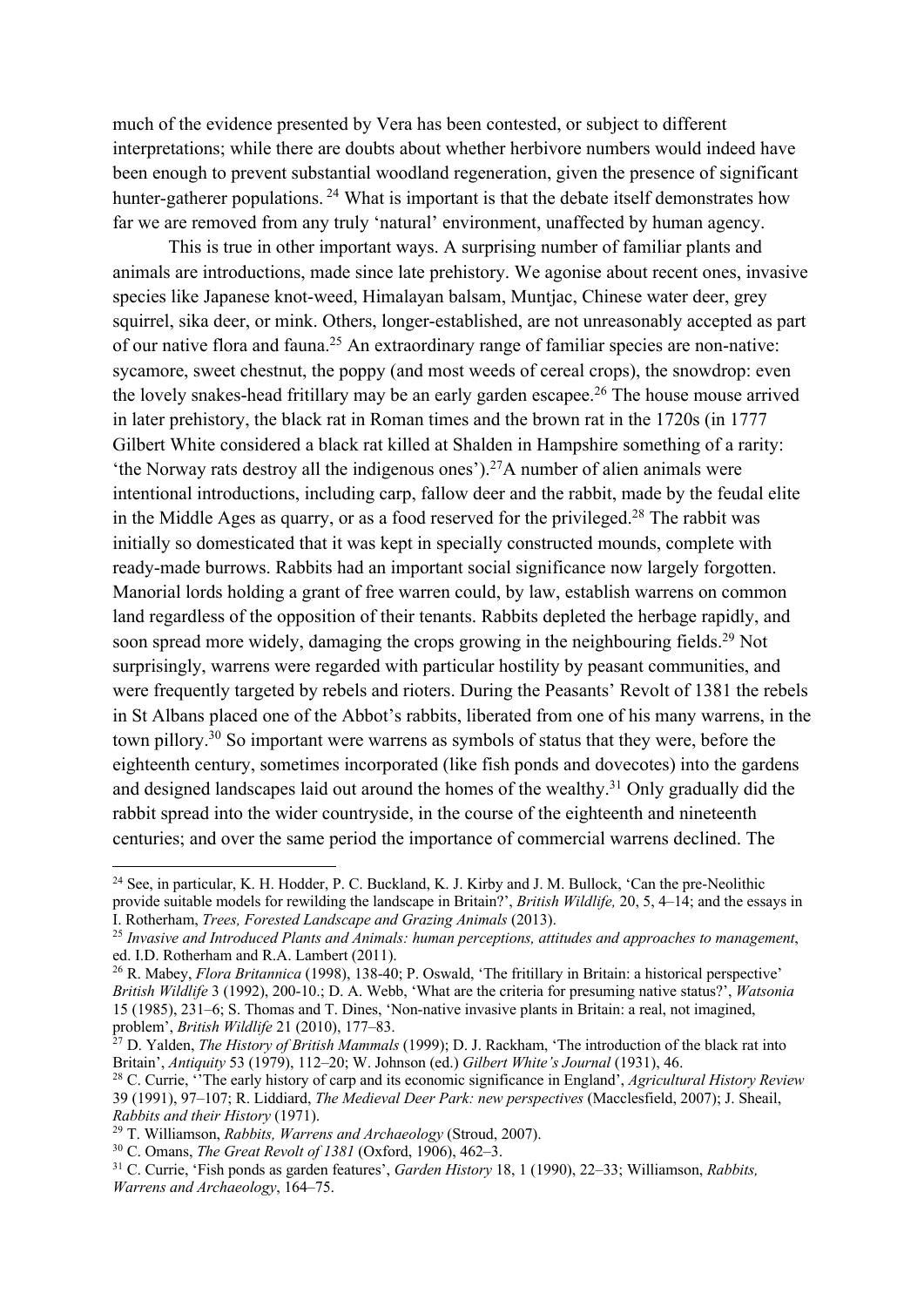rabbit's semi-domesticated status, and symbolic significance, is largely lost to us. Our joint history was forgotten as the species became part of our 'wildlife'.

A related problem is that we often think of the countryside as 'timeless', and its various constituent elements as being older and more stable than they actually are. In reality they have a history, because they are as much a part of the human world – the world studied by social, economic and agricultural historians – as they are of the 'natural'. That history is, in some cases, a relatively short one. Introductions aside, indigenous species have changed their habits and habitats, and their numbers, quite dramatically over recent centuries. The Act for the Preservation of Grain of 1597 allowed churchwardens to pay individuals for killing a range of specified birds and animals considered to be a threat to agriculture: the records of payments rendered are an important source, used to great effect by Roger Lovegrove in his book, *Silent Fields: the long decline of a nation's wildlife.32* The wood pigeon, somewhat surprisingly given its modern status as a major agricultural pest, was not in the list of species which churchwardens could pay people for killing. This is because it was still rare, and still largely confined to woods. Its numbers rose steadily from the later seventeenth century, for it feasted on the leaves of turnips and other 'roots', and to some extent on clover, now growing in the winter fields. Gilbert White, writing about the Selbourne area in 1780, attributed its recent success to 'the vast increase in turnips', something which also explains, in part, the expansion of the rabbit in the wild.<sup>33</sup>

We have thus developed a bad habit of thinking of habitats, and their associated species, as being more timeless and more 'natural' – more divorced from human agency and human history – than they really are. But there is nothing new in this. The tendency to conflate 'nature', and the rural, developed in England and elsewhere in western Europe from the late seventeenth century, amongst a social elite whose lifestyle was increasingly focused on urban life, and divorced from the realities of agricultural production and the practicalities of land management. 'God made the country, man made the town' – William Cowper's famous adage – would make little sense to the farmer at work in the fields, still less to the agricultural labourer.<sup>34</sup> In reality, both countryside and town were equally shaped by human agency. Indeed, the popular assumption that nature is found in the countryside, and not in towns and cities, is itself wrong or at least over-simple. Urban environments have their own distinct ecologies, critically shaped, as Owen Gilbert has demonstrated, by the individual histories of particular towns and cities.<sup>35</sup> Our less intensively built-up developments, at least, may score well in terms of the opportunities afforded to wildlife. A study begun in the 1970s, by Jennifer Owen, of a small suburban garden in Leicester recorded – over a thirty-year period – no less than 2,673 species of flora and fauna, including 54 per cent of Britain's ladybird species, 23 per cent of its bees and 48 per cent of its harvestmen. And this was not a garden specially designed for wildlife.<sup>36</sup> There are good reasons for resisting the ongoing

<sup>&</sup>lt;sup>32</sup> R. Lovegrove, *Silent Fields: the long decline of a nation's wildlife* (Oxford, 2002).

<sup>&</sup>lt;sup>33</sup> G. White, *The Natural History and Antiquities of Selbourne in the County of Southampton* (London, 1813),

<sup>113.</sup>

<sup>34</sup> W. Cowper *The Task* (London, 1785), Book I, 37.

<sup>&</sup>lt;sup>35</sup> O. Gilbert, *The Flowering of the Cities: the natural flora of 'urban commons'* (Peterborough, 1982); O.

Gilbert, 'The ecology of an urban river', *British Wildlife* 3 (1992), 129–36; O. Gilbert, *The Ecology of Urban Habitats* (1989).

<sup>36</sup> J. Owen, *Wildlife of a Garden: a thirty year study* (Peterborough, 2010).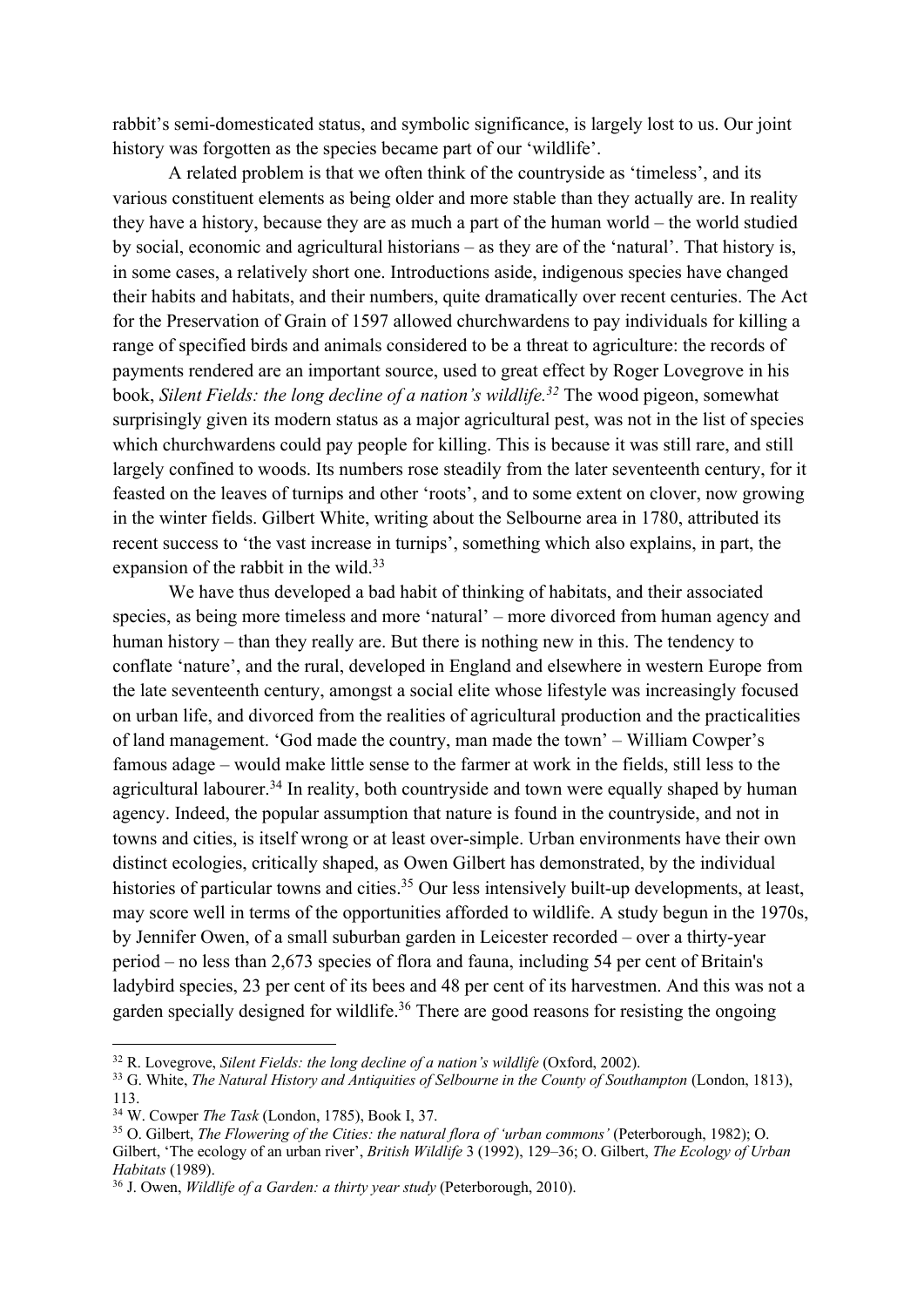conversion of farmland to housing – issues of food security among them – but the maintenance of biodiversity may not always be the most important.

Since the start of the twentieth century, most conservationists have agreed that the best way of sustaining nature in Britain is to maintain as much as possible of the 'traditional' framework of the countryside, and to perpetuate the old, traditional methods of management of the kinds of key 'semi-natural environments' just discussed. But woods, heaths, meadows – even hedges – have been in retreat for over two centuries. Enclosure; the new forms of husbandry of the agricultural revolution; industrialisation and 'high farming'; the mechanisation of farming; have all rendered most of them rare, redundant or both. Those examples that have survived are always in danger of losing their distinctive characteristics through neglect. Woods, no longer coppiced, grow shady and species-poor; heaths and other areas of common land and rough grazing, no longer used for producing livestock, revert to secondary woodland. With practical and economic considerations no longer guaranteeing their survival, such environments can only be maintained through targeted subsidies to farmers and landowners, or by their acquisition and appropriate management as 'nature reserves' by wildlife trusts and other conservation bodies.

Recently, however, such approaches have been challenged by the rise of 'rewilding', that is, the idea of creating tracts of land in which human influence is minimised or removed altogether. This approach first emerged in the United States but has become highly influential, in a variety of forms, in Europe and the UK over recent decades.<sup>37</sup> It has begun to be put into practise at Oostvaardersplassen in the Netherlands, and at Ennerdale in Cumbria and on the Knepp Castle estate in Sussex. It has reached a wide audience through a number of books, most notably George Monbiot's *Feral*. <sup>38</sup> Rewilding represents a very different approach to nature conservation. Rather than maintaining 'traditional' practices, human intervention is removed, key predators like the lynx or even the wolf are re-introduced, and nature is allowed to re-assert itself, in the form of the grazed savannahs and wood-pastures envisaged by Frans Vera. The long, shared history of humankind and other species is thus effectively denied and the two, in a spatial sense, are separated. And in one important way, as should by now be clear, such a stance has a certain persuasive logic, for most if not all 'traditional environments' are essentially arbitrary artefacts. If pre-industrial communities had exploited them in radically different ways, they would have had a different appearance and species composition.

There are, it should be noted, other ideas currently circulating about how to ensure a future for wildlife in Britain, including 'land sharing' – the concept of effectively 'zoning' the landscape to ensure that conservation is prioritised in some areas and abandoned altogether in others, to allow the intensive production of food.39 But in most versions, this

<sup>&</sup>lt;sup>37</sup> D. Foreman, *Rewilding North America: a vision for conservation in the 21st century* (Washington, 2004); P. Jepson, 'A rewilding agenda for Europe: creating a network of experimental reserves', *Ecography* 36 (2015), 1– 8; M. Soulé and R. Noss, 'Rewilding and Biodiversity: complementary goals for continental conservation', *Wild Earth* 8 (1998), 19–28; J. D. Linnell, P. Kaczensky, U. Wotschikowsky, N. Lescureux, and L. Boitani, 'Framing the relationship between people and nature in the context of European conservation', *Conservation Biology*, 29 (2015), 978–985.

<sup>&</sup>lt;sup>38</sup> G. Monbiot, *Feral: Searching for Enchantment on the Frontiers of Rewilding (2015).* 

<sup>&</sup>lt;sup>39</sup> H. von Wehrden, D. J. Abson, M. Beckmann, A. Cord and S. Klotz, 'Realigning the land-sharing/landsparing debate to match conservation needs: considering diversity scales and landuse history', *Landscape*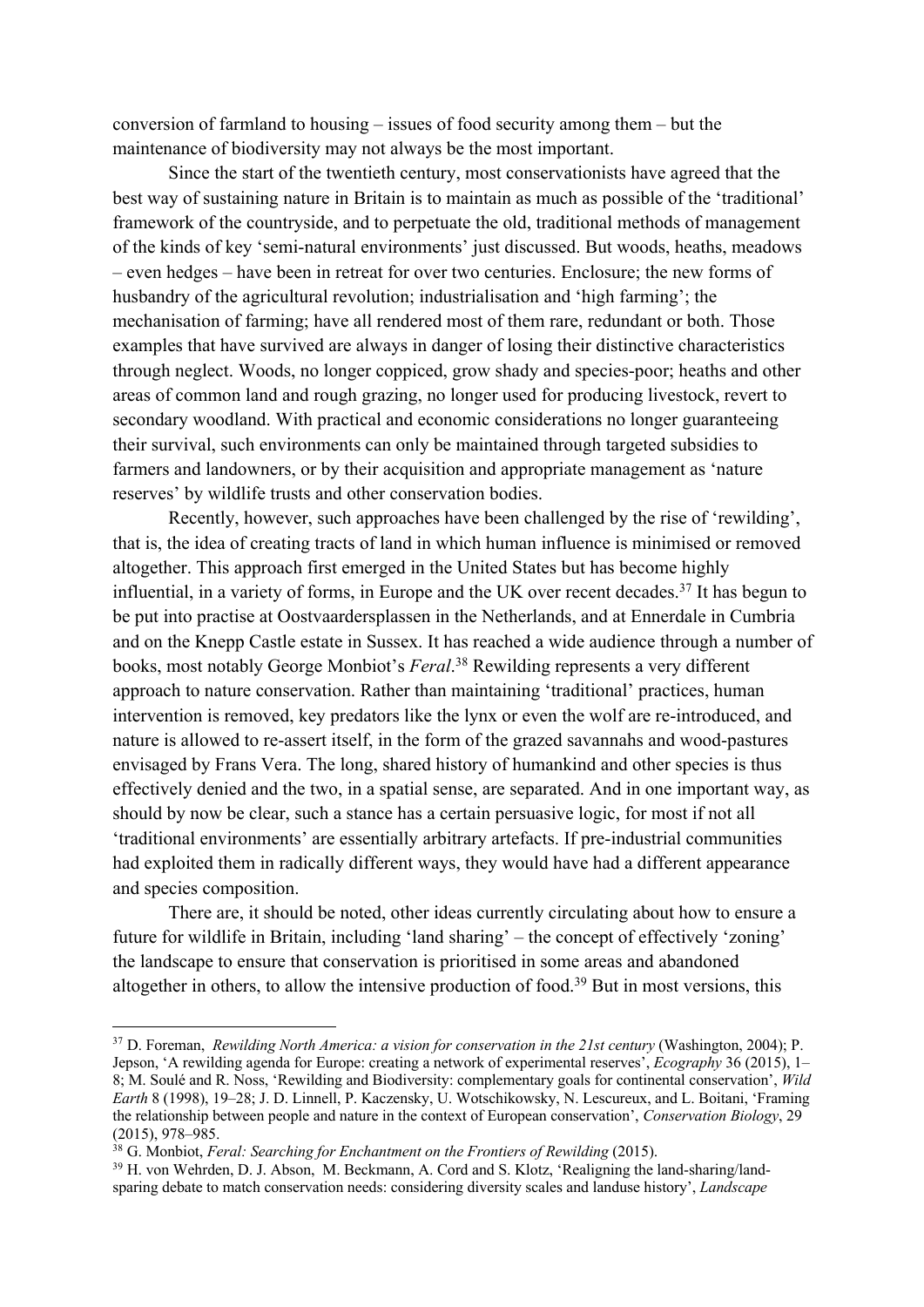approach effectively shades into the concept of 'rewilding', and the latter remains, in philosophical terms, the principal alternative to 'traditional' modes of conservation. Such debates about the place of nature in the modern world reflect the perceived crisis in conservation in the UK, with many key species currently undergoing catastrophic declines, as a consequence of large scale urbanisation, intensive farming, globalisation and, perhaps, ongoing climate change.40 Historians can usefully contribute to such discussions in a number of ways, beyond merely repeating the rather obvious observation that what we often think of as the natural world is arbitrary and contingent, and that humans and other organisms have shared a long history.

For example, teasing out the real character of environmental change over the last few centuries can allow us to see the current state of the environment in perspective, and in context, and thus help us to make more informed policy decisions. It is thus widely assumed that woodland cover in England has massively declined over the last century: that thousands of hectares of woodland have given way to urban development, quarries or intensive agriculture. But in reality, government surveys leave no doubt that the area of woodland has, in fact, roughly *doubled* in England since 1895, from around 5 to around 10 per cent of the land area.<sup>41</sup> Some of this new woodland comprises conifer plantations, mainly established by the Forestry Commission in the period since 1922. But rather more represents secondary woodland which has regenerated naturally over abandoned heaths and other common land, or over derelict industrial land, in the course of the twentieth century.<sup>42</sup> We can legitimately debate the ecological value of these various forms of woodland – which, in some cases at least, is unquestionably high – but it is useful to establish some basic, essentially historical, facts before we start. Dead wood is perhaps a more straightforward example. This is a really important resource, especially for forms of fungi and invertebrates. Ecologists understandably worry when land managers clear away fallen trees and branches. But there was unquestionably much less of this material in the past, when it was gathered on a massive scale as fuel by the local poor, who were regularly prosecuted for stealing it even from hedges.

An historical perspective is particularly useful when we consider the mounting concern about threats to tree health in Britain. Dutch elm disease first arrived in the UK in the 1920s, but a more virulent strain appeared in the late 1960s, and within a decade had effectively wiped out elm as a tree.<sup>43</sup> A series of epidemics has followed, including *Phytophthora ramorum,* leaf minor and canker in horse chestnut and, more recently, ash chalara (*Hymenoscyphus fraxineus*). All are caused by invasive organisms – fungi, bacteria, or insects – and have thus been seen as a consequence of globalisation, of the long-distance transport of timber and live plant materials, perhaps compounded by climate change. In addition, there are worries that tree health in Britain is suffering a more general deterioration, with recognition of such complex and diffuse conditions as 'oak decline', manifested in

 $\overline{a}$ 

*Ecology* 29 (6), 941–948; E.A. Law and K. A. Wilson, 'Providing Context for the Land-Sharing and Land-Sparing Debate', *Conservation Letters* 8, 6 (2015), 404–413.<br><sup>40</sup> For a recent audit, see the 'State of Nature 2016' report: www.rspb.org.uk/our-work/stateofnature2016/

<sup>&</sup>lt;sup>41</sup> Board of Agriculture Returns, 1896, 36; Forestry Commission, Forestry Statistics 2016 (Edinburgh, 2016).<br><sup>42</sup> Williamson et al., Trees in England, 172–82.

<sup>43</sup> C.M. Brasier, 'Ophiostoma novo-ulmi sp. nov., causative agent of current Dutch elm disease pandemics', *Mycopathologia* 115 (1991), 151–161.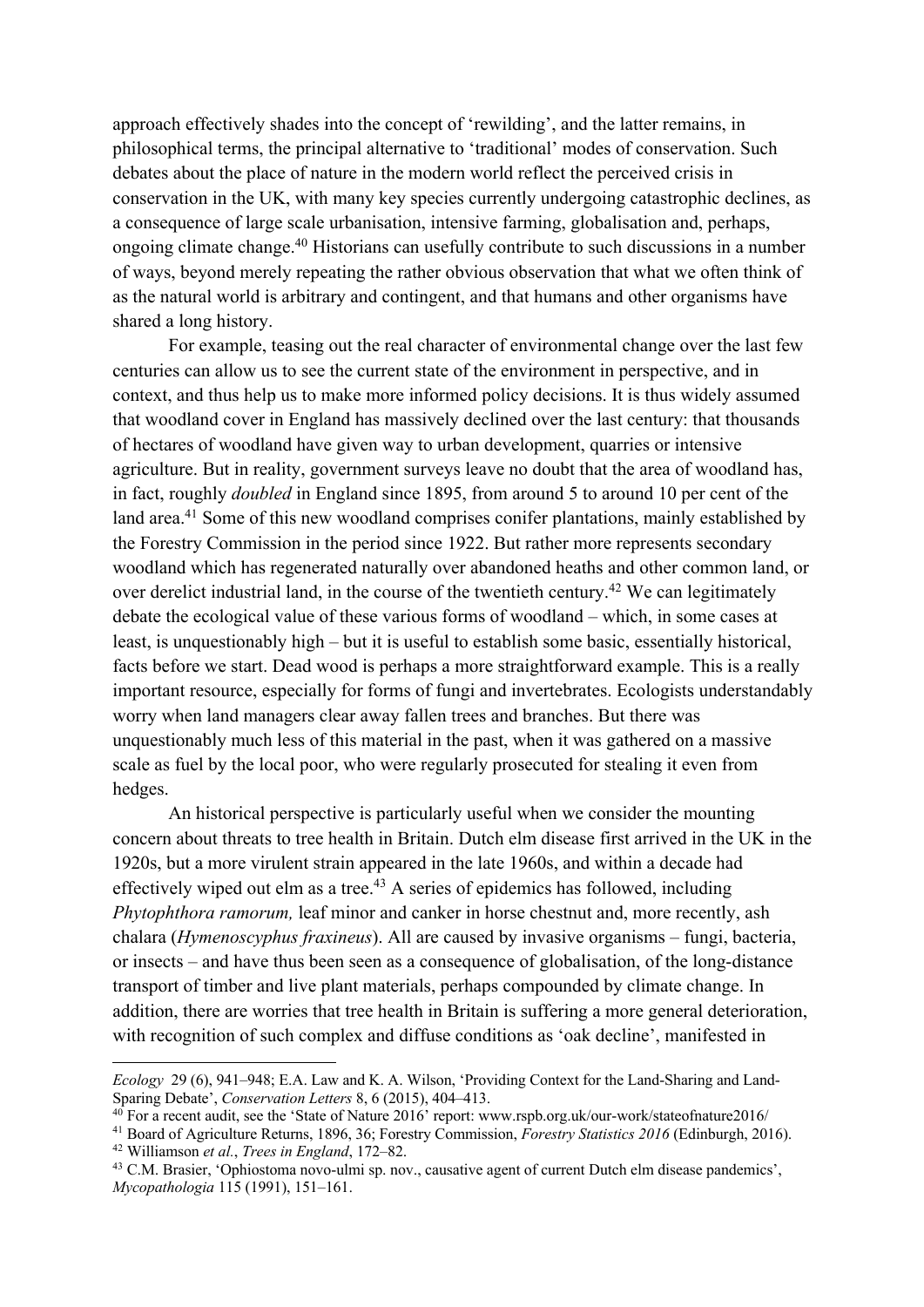progressive thinning of the crown and general ill-health, leading to gradual death. Many of our hedgerow trees simply look ill.<sup>44</sup>

Systematic examination of the surviving documentary evidence leaves little doubt that, in this case, history provides no immediate solace. It is certainly true that before the start of the twentieth century trees often fell ill – sometimes in large numbers – and that we may have unrealistic expectations about tree health. The terms used to categorise trees in a survey of Staverton in Northamptonshire in 1835, for example, included 'decayed', 'damaged', 'small and very bad', 'very bad', 'decayed very bad' and 'dead', while at Mundford, Norfolk, in 1805 the surveyor was 'disappointed in the quantity of trees in the Square Plantation, finding such a quantity of dead ones'.<sup>45</sup> Felling and sales records often refer to dead trees. The categories of trees sold from the Evan-Lomb estate Norfolk in 1835, for example, comprised 'Spruce, Hornbeam, dead ash, and elms'. <sup>46</sup> All this said, large-scale epidemics, embracing the whole country, do not seem to have occurred before the twentieth century, nor is there any clear earlier evidence for the long-distance movement of pathogens.

The first arrival was oak mildew, caused by the fungus *Erysiphe alphitoides*, probably of Asian origin, in 1908.47 Dutch elm disease, caused by the fungus *Ophiostoma ulmi*, disseminated by the elm bark beetle *Scolytus*, came next, in the 1920s. It may have infected tree populations in Britain in earlier periods, although many supposed examples of previous outbreaks were probably caused by infestations of the beetle alone. It is noteworthy that European diseases were, at around the same time, spreading to other parts of the world. Beech bark disease, common in Europe, arrived in Nova Scotia in 1890; a European *phytopthera* appeared in Maine in 1930. <sup>48</sup> This chronology suggests that the long-distance movement of wood and timber was not in itself the reason for the wide dispersion of pathogens (it had, indeed, been continuing for centuries), but rather the increasing *speed* of movement. By 1870 a number of inventions, including the screw propeller, the compound engine and the triple-expansion engine, made the shipping of bulk cargoes (as opposed to passengers) by steam, rather than wind, economically feasible, and goods thus travelled much faster.<sup>49</sup>

In addition, it is useful to consider ways in which the changing character of British tree populations, over time, may have increased their vulnerability to disease. Maps, correspondence, and timber surveys from the period after c.1600 reveal clearly that the lowland landscape has, at least since the sixteenth century, been overwhelmingly dominated by just three species: oak, ash and elm. But just as the kinds of tree and coppice found in

<sup>&</sup>lt;sup>44</sup> C.M. Brasier, 'The biosecurity threat to the UK and global environment from international trade in plants', *Plant pathology*, 57 (2008), 792–808; R. Cheffings and C. M., *Chalara. A summary of the impacts of ash dieback on UK biodiversity, including the potential for long term monitoring and future research on management scenarios*, *JNCC report No. 501* (Peterborough, 2014); S. Denman and J. F. Webber, 'Oak declines - new definitions and new episodes in Britain', *Quarterly Journal of Forestry*, 103, 4 (2009), 285–290. <sup>45</sup> Northamptonshire Record Office, ZB 887; Norfolk Record Office, MS 13751, 40E3

<sup>46</sup> Norfolk Record Office, HNR 465/3/1.

<sup>47</sup> A. Mougou, C. Dutech and M. L. Desprez-Loustau, 'New insights into the identity and origins of the causal agent of oak powdery mildew in Europe', *Forest Pathology* 38, 4 (2014), 275–87.

<sup>48</sup> J. Ehrlich, 'The occurrence in the United States of *Gryptococcus fagi (Baer) Dougl, the insect factor in a menacing disease of beech', Quarterly Journal of Forestry* 13 (1932), 73–80; K. P. Chester, 'The phtopthora disease of the Culla in America', *Quarterly Journal of Forestry* 11 (1930), 169–71. <sup>49</sup> J. Carlton. *Marine Propellors and Propulsion* (2012).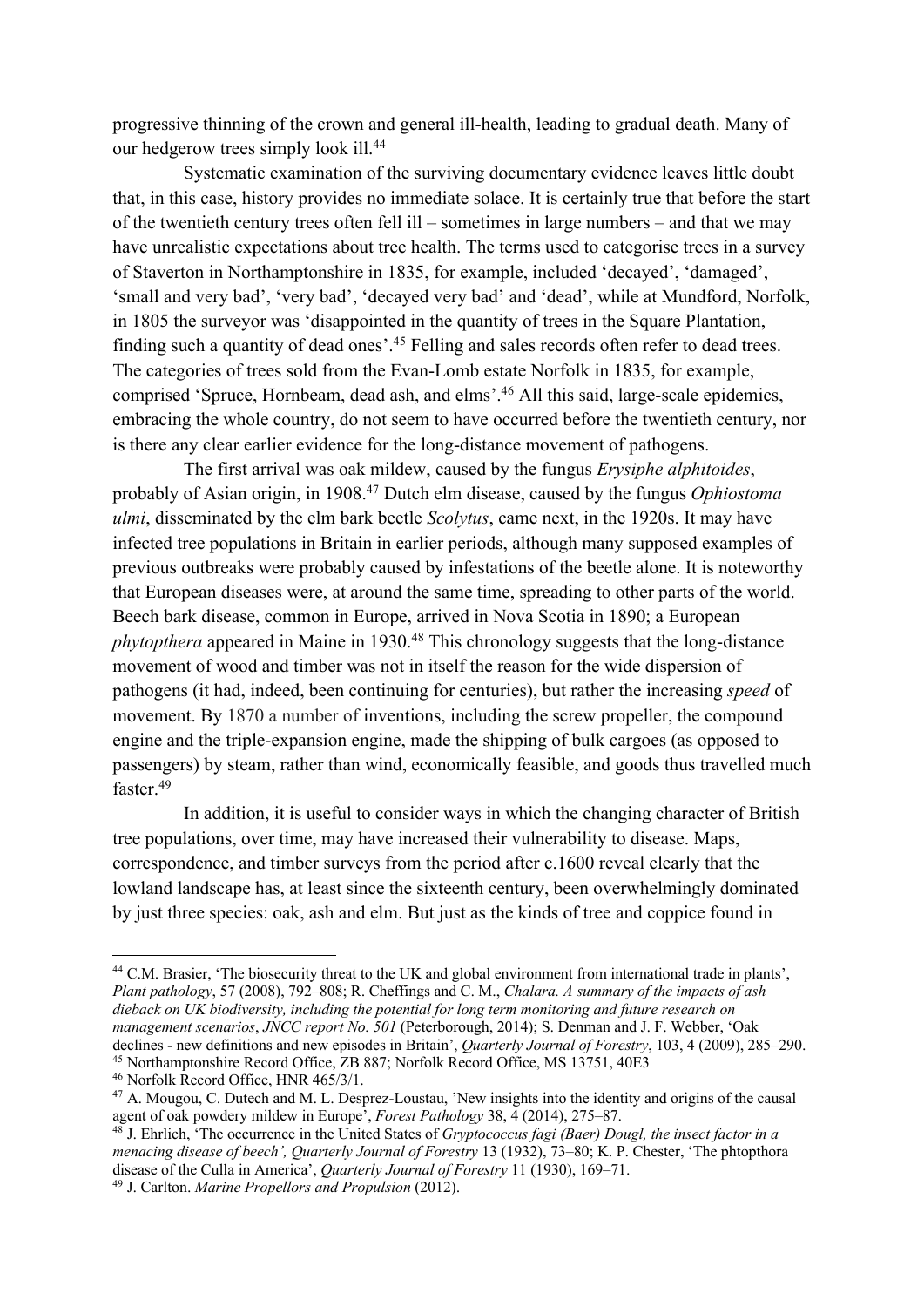woods were the consequence of selection and management, rather than being 'natural', the same was true of trees found in hedges and growing in pasture fields. Most were deliberately planted, others were self-seeding or suckering but, rather than being laid or coppiced with the other shrubs in the hedge, were preserved so that they could grow into trees. Blagrave urged the raising 'upon each Lordship or Pasture, Fuell and Firewood sufficient to maintain many Families, besides the Timber which may be raised in the Hedge-rows, if here and there in every Pearch be but planted an Ash, Oak, Elm ...'.<sup>50</sup> Mortimer in 1707 thought that 'The best way of raising Trees in Hedges, is to plant them with the Quick' but he also gave advice on how to establish them 'wheare Hedges are planted already, and Trees are wanting'.<sup>51</sup>

Oak, ash and elm were favoured by land managers because they were catholic in their habits, grew reasonably quickly and, above all, because their wood and timber supplied most of the requirements of a pre-industrial economy. This said, in most regions they were accompanied by a small minority of other species, growing in hedges and pastures, which usually accounting for between 5 and 20 per cent of the total population. In different regions, trees like hornbeam, maple, black poplar or aspen were found alongside the three key species. But only in restricted districts did such alternatives rival or outnumber oak, ash and elm: examples include parts of the 'champion', open-field landscapes of the Midlands, where large numbers of willows on the meadows contrasted with sparser quantities of oak, ash and especially elm scattered through the open-fields; the Vale of Aylesbury, noted for its black poplars; and parts of the west Midlands and the Chilterns, where fruit trees often featured prominently in hedges.52

Another striking feature of the landscape was that, until the nineteenth century, there were generally very high densities of trees, in enclosed districts at least: commonly upwards of 25 per hectare. Moreover, a very high proportion of these (usually over 80 per cent in southern Britain) were managed as pollards, or aerial coppices, manly to provide fuel (as also were the hedges in which they grew). Economic necessity ensured that hedgerow trees were tolerated in large numbers even though this reduced the yield of crops in adjacent fields: 'Corn never ripens so kindly, being under the Shade and Droppings of Trees; the Roots likewise of the Trees spreading to some distance from the Hedges, do rob the Earth of what should nourish the Grain'.<sup>53</sup> Individual pollarded trees were, in many cases, replaced after two centuries or so of cropping because their vitality declined and, as in woods, timber trees were generally felled before they were sixty years old. For centuries the countryside was thus characterised by very dense populations of young and regenerating trees, mainly of just three species.

From the end of the eighteenth century, improvements in transport infrastructure led to the spread of coal use, and pollarding rapidly declined. Pollards were removed wholesale so that hedges lost a high proportion of their trees. Timber trees remained, but their average age increased as the development of industrial saw mills (and the improvement of transport links to them) made it possible to process larger trunks. By the end of the nineteenth century, in many contexts, farmland trees were becoming less intensively managed, as landowners

 <sup>50</sup> J. Blagrave, *The Epitome of the Art of Husbandry* (London, 1675), 114.

<sup>51</sup> J. Mortimer, *The Whole Art of Husbandry* (London, 1707), 309.

<sup>52</sup> Williamson *et al., Trees in England*, 119–22.

<sup>53</sup> T. Nourse, *Campania Felix* (London, 1699), 27.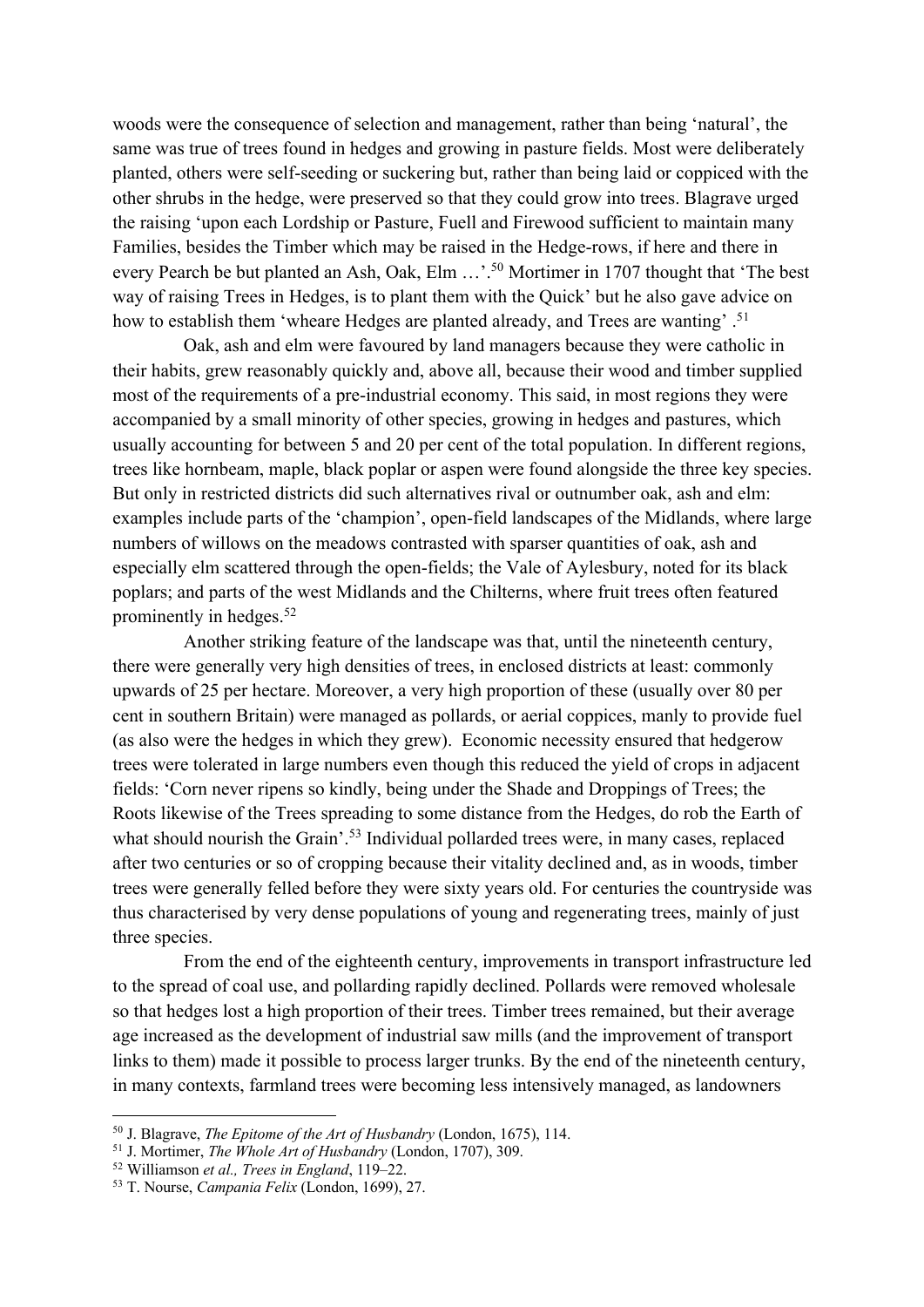concentrated their forestry activities in woods and plantations and as a new attitude to trees in the wider countryside developed, with a more general upsurge of conservationist enthusiasm. By the end of the nineteenth century the felling of prominent timber was being seen by many as a desecration of nature's beauties, rather than as good husbandry. Raymond Unwin famously boasted that only a single tree had been felled during the construction of Letchworth Garden City in north Hertfordshire in the first decades of the twentieth century.

All this means that, by the second half of the twentieth century, the countryside contained far more ageing trees than in previous periods, and it is possible that some tree 'illnesses' may not really be diseases at all. 'Oak decline', in particular, only affects middleaged or old trees. Few of these existed in the period before the mid-twentieth century. Moreover, when farmland trees were intensively managed they were usually taken down quickly if they fell ill, and sold for timber before they lost value. In 1676 Moses Cook described what we would today call 'oak decline', and advised on how the woodsman should deal with it:

When a Tree is at its full Growth , there are several signs of its decay, which give you warning to fell it before it can be quite decay'd; as in an Oak, when the top boughs begin to die ... but before it decays much, down with it, and hinder not your self.<sup>54</sup>

Today diseased trees are more likely to be left standing, either through neglect or to provide dead wood for wildlife, probably aiding the spread of infections. The intensively-managed tree populations of the past were thus probably healthier than those of today, largely left to their own devices. None of this, of course, can have any relevance to diseases like ash chalara, which mainly affect younger trees. But here, too, an historical perspective is informative. The species composition of our rural tree populations has little to do with nature – it was shaped by human choices, made for practical and economic reasons. We can now make different choices, for different reasons, and one obvious one would be to diversify our planting to reduce vulnerability; to increase the proportion of the 'minority' trees, like hornbeam or wild service or small-leafed lime, to ensure a greater degree of resilience in the face of future epidemics.

In innumerable other ways an historical perspective can help us to understand key aspects of the rural environment, and how these were shaped by past practise, allowing us to make meaningful decisions about future management. Knowledge of this kind allows us to understand, in particular, the complexity and diversity of past management systems, the intricate and varied ways in which 'semi-natural habitats' were exploited. I noted earlier how heaths were maintained by grazing and fuel cutting, but there was much variation in the balance between these two uses, and there were several other ways in which such environments were exploited. The precise combination of uses varied from place to place, and from period to period, because heaths were integrated into local economies and farming systems, so that not all 'heaths' were the same.<sup>55</sup> The ecologist Paul Dolman and colleagues

 <sup>54</sup> M. Cook, *On the Manner of Raising, Ordering and Improving Forest-Trees* (London, 1676), 171.

<sup>&</sup>lt;sup>55</sup> R. J. Fuller, T. Williamson, G. Barnes and P. Dolman, 'Human activities and biodiversity opportunities in pre-industrial cultural landscapes: relevance to conservation', *Journal of Applied Ecology*, 54, 2 (2017), 459– 469.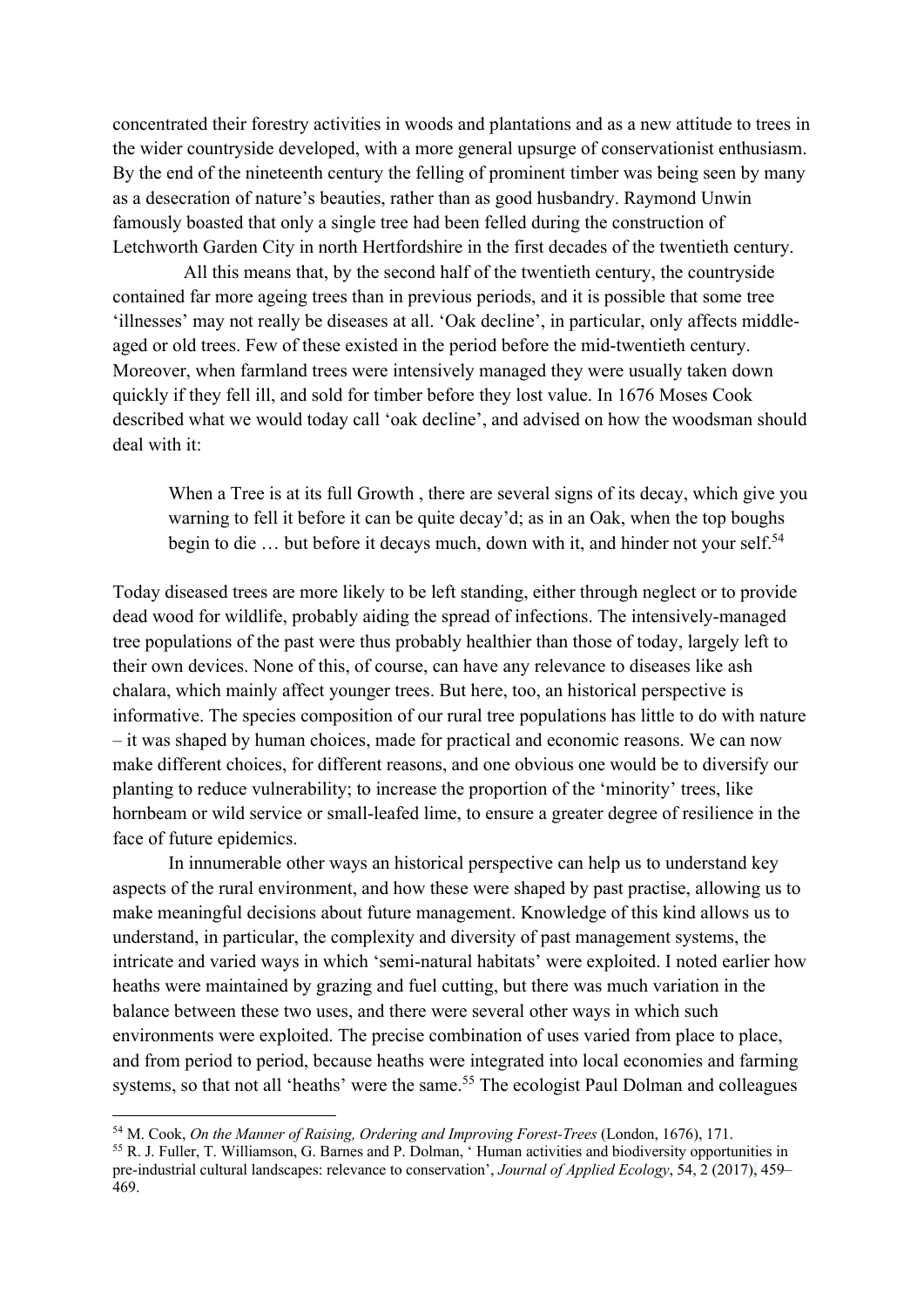recently carried out a 'biodiversity audit' of the area called Breckland in East Anglia, still known for its heathland. They noted that a number of important species of plant and invertebrate, largely restricted to this region, had declined significantly over recent decades. Most of the surviving heaths in the area are maintained by continuous, light grazing by sheep, a prescription intended to ensure a reasonably high growth of heather. But many of the characteristic Breckland species in fact depend on the juxtaposition of areas of stable heather, and areas of regular *disturbance*. <sup>56</sup> From an historical perspective this is unsurprising – until the nineteenth century the region was characterised by extensive rabbit farms, characterised by much disturbed ground, and large areas of heath were sporadically cultivated as outfield 'brecks'.57 It was thus a region in which, for centuries, stable heathland indeed existed beside areas of disturbance. 'Traditional' management needs to be historically informed: we need to know precisely how distinctive habitats were managed and thus shaped in the past if we are to manage them effectively into the future. Yet at the same time, understanding past management systems and what, precisely, they achieved in terms of biodiversity may have another purpose. It may allow us to design, in some circumstances, entirely new forms of management that mimic – perhaps in new combinations – their principal features. Historical research can also highlight some more general, shared characteristics of past management systems, including variation in character over short distances, repeated disturbance, and constant nutrient and biomass depletion.58

Traditional management, characterised by repeated and intensive interventions by humans, represents a clear antithesis to 'rewilding'. But it is important to emphasise that little research has been carried out to demonstrate the superiority of either approach in terms of wildlife conservation. Indeed, much of the enthusiasm for 'rewilding' has been based more on *emotion* – the 'call of the wild' – than on any careful assessment of what it actually achieves. In fact, it is arguable that the conversion of the 'natural' landscape – whatever its precise character – to farmland *increased* rather than lessened biodiversity, and that agricultural landscapes, at least those managed on 'traditional' lines, provide a greater diversity of habitats and niches, at a range of spatial scales, than would be afforded by the secondary grazed woodland of rewilded reserves.<sup>59</sup> They certainly sustain the particular species which we now think of as part of our common 'natural' inheritance, and which have become culturally important to us. Many of these, like the flowers characteristic of meadows, were probably rare in the pre-agricultural landscape. The highest levels of species diversity are to be found in fine-grained habitat mosaics, with an abundance of edges and juxtapositions, each endlessly disturbed and never reaching equilibrium: the kinds of habitats generated by traditional management systems. This is a particularly important consideration, perhaps, across the more populous areas of Europe, where land is in short supply and the

 <sup>56</sup> P.M.Dolman, C. Panter and H.L Mossman, *Securing Biodiversity in Breckland: Guidance for Conservation and Research. First Report of the Breckland Biodiversity Audit* (Norwich, 2010); P. M. Dolman, C. Panter and H. L Mossman, 'The biodiversity audit approach challenges regional priorities and identifies a mismatch in conservation', *Journal of Applied Ecology*, 49 (2012), 986–997.

<sup>&</sup>lt;sup>57</sup> J. Belcher, 'The Greatest Wealth of our Country": the fold course in East Anglia'. Unpublished PhD thesis, University of East Anglia, 2016; M. Bailey, *A Marginal Economy? East Anglian Breckland in the Later Middle Ages* (Cambridge, 1989).

<sup>58</sup> Fuller *et al.*, 'Human activities and biodiversity opportunities', 468–9.

<sup>59</sup> *ibid.*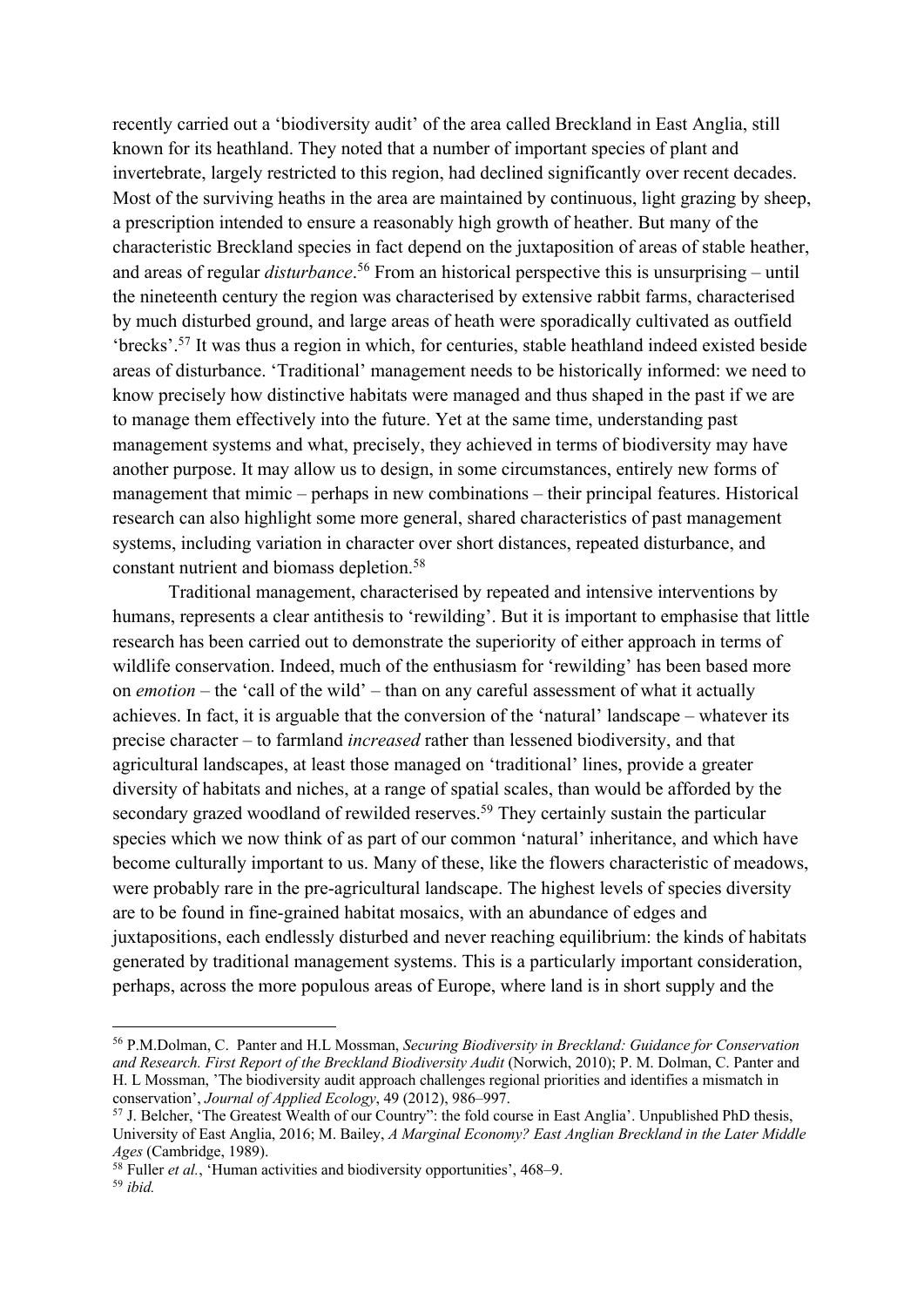competing demands made on it increasing. In such circumstances, 'rewilded' reserves, complete with reintroduced alpha-predators, would tend of necessity tend to be placed in more marginal areas, agriculturally and spatially. While 'rewilding' should, and will, have an important place in future conservation policies, most people will always experience nature in more domestic settings – in the countryside or on the urban fringe – and this is where a significant proportion of our conservation energy should continue to be concentrated. The more we accept the 'rewilding' approach, the more we may be encouraging a situation – developing across much of the globe anyway for economic and technological reasons – in which the landscape comprises three sharply contrasting types of habitat: densely-settled urban areas; intensively farmed countryside; and 'wilderness', often by definition remote from human habitation (the policy of 'land sharing' is problematic for similar reasons).

Perhaps more importantly from the historian's point of view, we need to emphasise that 'rewilded' landscapes can never closely resemble the natural landscape, in the sense of the grazed woodlands which existed in remote prehistory, before the advent of farming. To use George Peterken's terms, 'future nature' would of necessity be radically different from 'past nature'.<sup>60</sup> 'Rewilded' reserves would contain a range of animals which were not naturally present in this country, including (as we have seen) both species of rat, the rabbit, the grey squirrel, fallow deer, muntjac, sika deer, and Chinese water deer. They would boast a flora featuring an even greater range of naturalised species, such as sycamore and rhododendron – especially the latter, given that many areas targeted for large-scale 'rewilding' are in upland districts, where this plant has become seriously invasive.<sup>61</sup> Indeed, in an important sense 'rewilded' reserves would still be *cultural* landscapes, for the motley array of plants and creatures living within them would represent a dim memory of specifically human actions and desires, ranging from medieval hunting fashions to Victorian gardening fads. They would still have a history. But this in turn raises the more profound question of how far even the landscapes of the Mesolithic period – post-glacial, but prefarming – were really 'natural', in the sense of being unshaped by human activities, given the sheer scale of the impact made by hunter-gathers on the environment, together with the accumulating evidence for such an impact in Britain itself.<sup>62</sup> Since the ice retreated, this country may always have had an ecology which was extensively, fundamentally, shaped by man.

 <sup>60</sup> G. F. Peterken, *Natural Woodland: Ecology and Conservation in Northern Temperate Regions* (Cambridge, 1996), 13.

<sup>61</sup> I. D. Rotherham, 'Rhododendron gone wild: conservation implications of *Rhododendron ponticum* in Britain', *Biologist* 48 (2001), 7–11.

<sup>62</sup> A. G. Brown, 'Clearances and clearings: deforestation in Mesolithic/Neolithic Britain', *Oxford Journal of Archaeology* 16 (1997), 133–146; C. Caseldine and J. Hatton, 'The development of high moorland on Dartmoor: fire and the influence of Mesolithic activity on vegetation change', in F. M. Chambers (ed.) *Climate Change and Human Impact on the Landscape* (London, 1993), 119–131; J. B. Innes and I. G. Simmons, 'Mid-Holocene charcoal stratigraphy, fire history and palaeoecology at North Gill, North York Moors, UK', *Palaeogeography, Palaeoclimatology, Palaeoecology* 164 (2000), 151–165; H. T. Lewis, 'Fire technology and resource management in aboriginal North America and Australia', in N. M. Williams and E. S. Hunn (eds) *Resource Managers: North American and Australian Hunter-Gatherers* (Boulder, CO, 1982), 45–67; S. K. Lyons, F. A. Smith and J. H. Brown, 'Of mice, mastodons and men: human-mediated extinctions on four continents' *Evolutionary Ecology Research* 6 (2004), 339–358.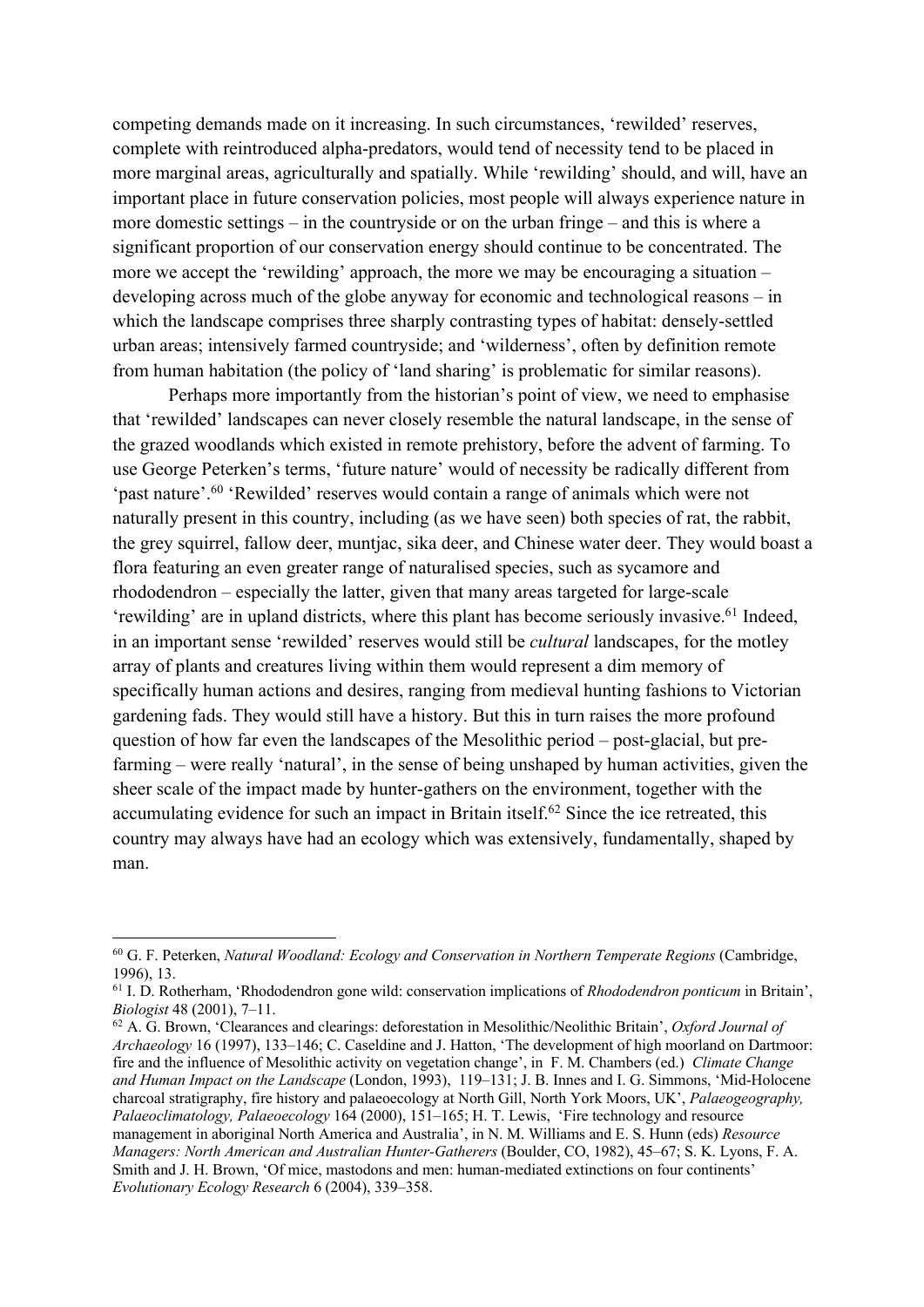One of the most worrying aspects of 'rewilding' is what it implies about the past. The creation of extensive 'rewilded' reserves must inevitably involve the wholesale disappearance of many elements of the historic landscape – hedges, traditionally managed woodland, field patterns, landscape parks. What, one wonders, would W. G. Hoskins have made of it all? Rural landscapes embody values other than those relating to the natural world. They have important cultural and historical associations. They can, in the hands of great landscape designers like Lancelot 'Capability' Brown, in themselves be a form of art. While few advocates of rewilding would perhaps wish to allow grazed woodland to return to the bleak Howarth Moors, inspiration for Bronte's *Wuthering Heights*; or to Dedham Vale, the subject of so many of John Constable's paintings; in many other contexts the erasure of all signs of the human past appears to be actively welcomed, precisely *because* it serves to foster the 'experience' of wilderness. All this marks a significant and worrying shift in the relationship between ecology and history, for in the twentieth century a succession of conservationists and historical ecologists, most notably Oliver Rackham, saw the landscape as something which embodies both natural *and* human history, the two connected in complex ways.

Perhaps the most interesting question of all is why this is happening now. Why, at this particular point in history, should so many people wish to adopt approaches to conservation based on a sharp separation of man and nature? 'Rewilding' represents, to some extent, a rational response to the fact that in western Europe most habitats are arbitrary and anthropogenic and can only be maintained by continuing management practices which have been rendered redundant by economic and technological change. Connected with this is a realisation that some of these habitats, while long-established and to an extent culturally valued, are not in fact very biodiverse, and that some of the land they occupy might be better used. There are more than 45,000 square kilometre of upland moor in Britain, for example, much of it species-poor. Allowing a proportion to regenerate to grazed woodland would increase biodiversity and also bring additional benefits, in terms of reducing run-off after rains and thus reducing the risk of flooding in the surrounding areas of lower ground. But the popularity of 'rewilding' probably owes less to scientific argument, and more to shifts in popular attitudes towards the environment. The overwhelming majority of the population in Britain, as elsewhere in western Europe, is now urban. Many people have little experience of or affinity with the countryside, and few now work on the land. Some have little connection with any specific place, in our socially mobile and culturally complex world: in Goodhart's terms, they are 'anywhere' rather than 'somewhere' people.63 Much of rural Britain is today mainly occupied by middle-class incomers, and large tracts of the countryside have effectively been suburbanised, in social terms at least. All this has perhaps encouraged a belief that nature can only really be experienced in raw and dramatic form, as spectacle, and in places remote from humans, rather than in 'the countryside', even on nature reserves. Such an experience can already be supplied by the Knepp estate, with its organised 'safari' tours of the 'wilderness' which is gradually regenerating over abandoned farmland a short drive from central London. But whatever the precise explanations for the rise of 'rewilding', at this time

 <sup>63</sup> D. Goodhart, *The Road to Somewhere: the populist revolt and the future of politics* (2017).